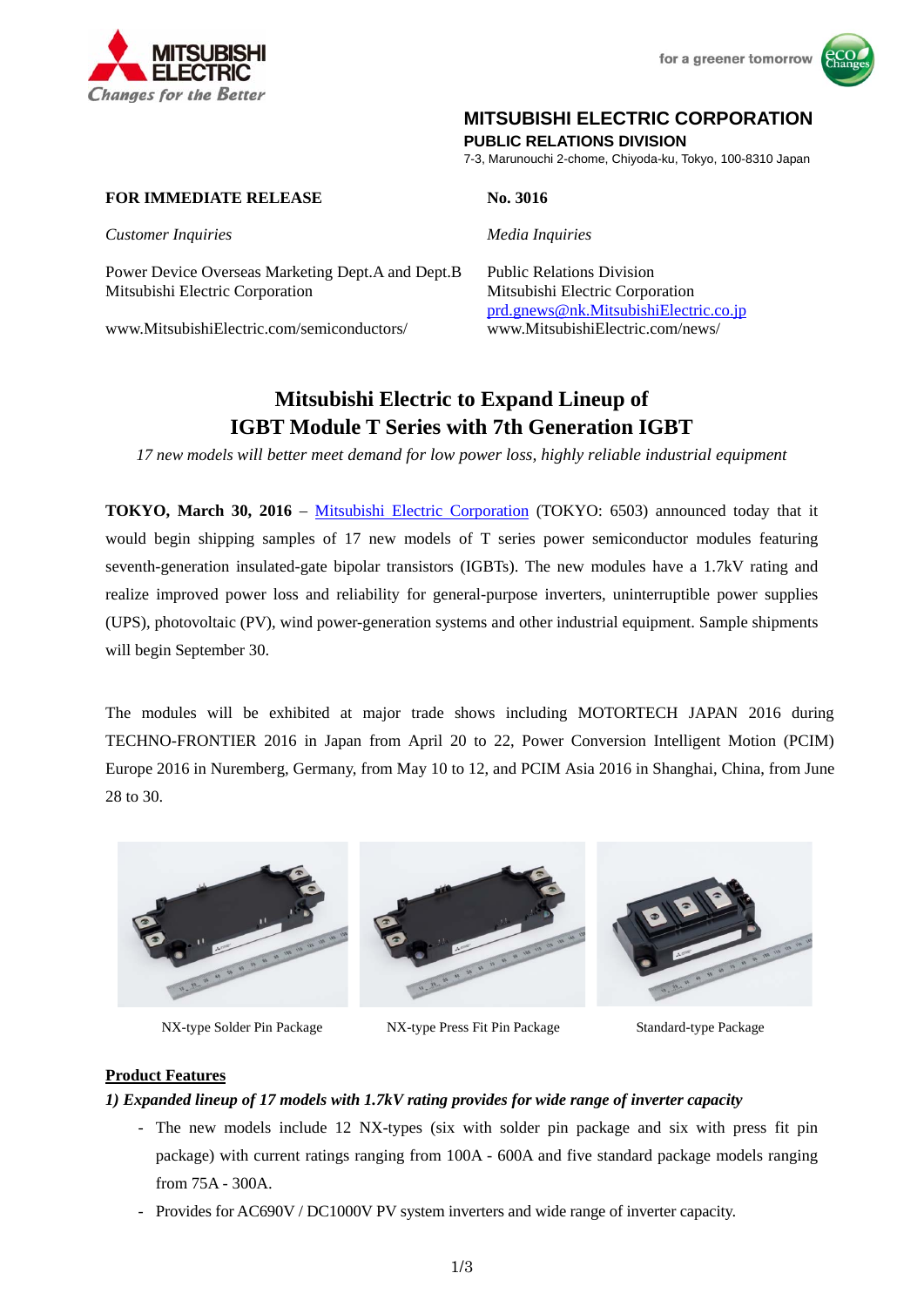### *2) Reduced power loss thanks to seventh-generation IGBT and diode*

- 1.7kV rating seventh-generation  $\text{CSTBT}^{TM1}$  chip achieves low power loss and low EMI noise.
- Relaxed Field of Cathode (RFC) diode<sup>2</sup> chip incorporating new backside diffusion process achieves
	-

low power loss and suppression of recovery-voltage surge.<br><sup>1</sup> Mitsubishi Electric's original IGBT chip construction incorporating carrier-store effect

<sup>2</sup> P layer is added partially on cathode side and the hole is injected during recovery term to soften the recovery waveform

# *3) Latest package technology enhances reliability of de facto standard package*

- The internal structure is improved, keeping compatibility with de facto standard package.
- Integration of insulation and copper base in the substrate, along with improved internal electrode construction, help to increase thermal cycle life<sup>3</sup> and lower internal inductance, leading to more reliable equipment performance.

<sup>3</sup> The life proven in a stress test of relatively long-term temperature cycling between two case temperatures

#### **Sample Shipments**

| Package               | Voltage Rating | <b>Current Rating</b>         | Shipment          |
|-----------------------|----------------|-------------------------------|-------------------|
| $NX$ -type            |                | 100, 150, 225, 300, 450, 600A | From September 30 |
| Solder Pin Package    |                |                               |                   |
| $NX$ -type            | 1.7kV          | 100, 150, 225, 300, 450, 600A |                   |
| Press Fit Pin Package |                |                               |                   |
| Standard-type         |                | 75, 100, 150, 200, 300A       |                   |
| Package               |                |                               |                   |

#### **Sample Shipment Targets**

The new modules' high-efficiency energy use, long life, low power loss and high reliability will meet the demand of companies producing general-purpose inverters, UPS, PV, wind power-generation systems, servos, elevators and other industrial equipment.

| Package                                   | Model              | Voltage<br>Rating | <b>Current Rating</b> | Circuit    | Package Size<br>$W\times D$ (mm) |
|-------------------------------------------|--------------------|-------------------|-----------------------|------------|----------------------------------|
| NX-type<br>Soldering<br>Pin Package       | <b>CM100TX-34T</b> | 1.7kV             | 100A                  | $6$ in $1$ | $62\times122$                    |
|                                           | CM150TX-34T        |                   | 150A                  |            |                                  |
|                                           | CM225DX-34T        |                   | 225A                  | $2$ in $1$ | $62\times152$                    |
|                                           | CM300DX-34T        |                   | 300A                  |            |                                  |
|                                           | CM450DX-34T        |                   | 450A                  |            |                                  |
|                                           | <b>CM600DX-34T</b> |                   | 600A                  |            |                                  |
| $NX$ -type<br>Press Fit<br>Pin<br>Package | CM100TXP-34T       |                   | 100A                  | $6$ in $1$ | $62\times122$                    |
|                                           | CM150TXP-34T       |                   | 150A                  |            |                                  |
|                                           | CM225DXP-34T       |                   | 225A                  | $2$ in $1$ | $62\times152$                    |
|                                           | CM300DXP-34T       |                   | 300A                  |            |                                  |
|                                           | CM450DXP-34T       |                   | 450A                  |            |                                  |
|                                           | CM600DXP-34T       |                   | 600A                  |            |                                  |
| Standard-type<br>Package                  | CM75DY-34T         |                   | 75A                   | $2$ in $1$ | $34\times49$                     |
|                                           | CM100DY-34T        |                   | 100A                  |            |                                  |
|                                           | CM150DY-34T        |                   | 150A                  |            | $48\times94$                     |
|                                           | CM200DY-34T        |                   | 200A                  |            |                                  |
|                                           | CM300DY-34T        |                   | 300A                  |            | $62\times108$                    |

# **Main Specifications**